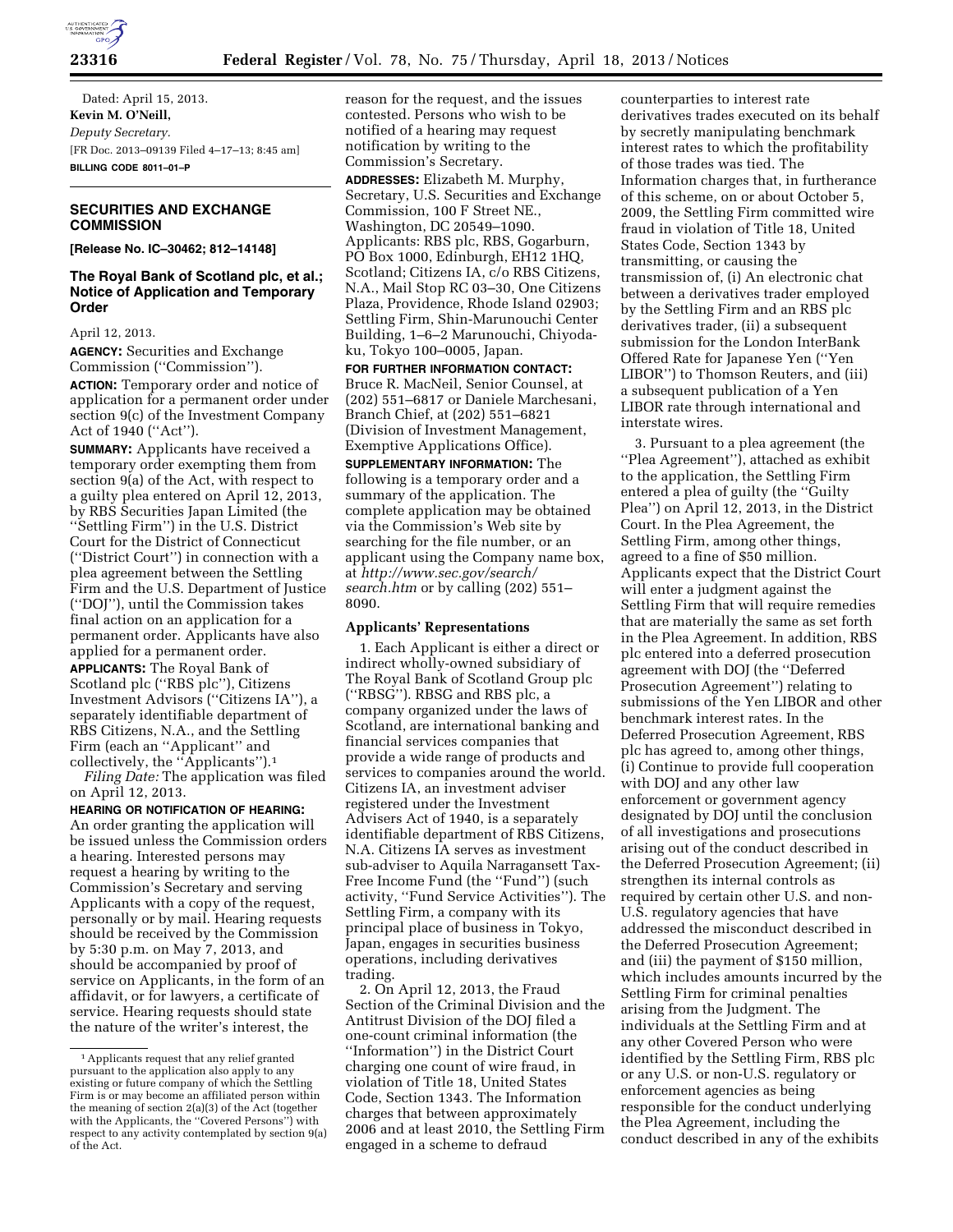thereto (the ''Conduct''), have either resigned or have been terminated.2

# **Applicants' Legal Analysis**

1. Section 9(a)(1) of the Act provides, in pertinent part, that a person may not serve or act as an investment adviser or depositor of any registered investment company or a principal underwriter for any registered open-end investment company or registered unit investment trust, if such person within ten years has been convicted of any felony or misdemeanor arising out of such person's conduct, as, among other things, a broker or dealer. Section 2(a)(10) of the Act defines the term ''convicted'' to include a plea of guilty. Section 9(a)(3) of the Act extends the prohibitions of section 9(a)(1) to a company any affiliated person of which has been disqualified under the provisions of section 9(a)(1). Section 2(a)(3) of the Act defines ''affiliated person'' to include, among others, any person directly or indirectly controlling, controlled by, or under common control with, the other person. Applicants state that the Settling Firm is an affiliated person of each of the other Applicants within the meaning of section 2(a)(3). Applicants state that the Guilty Plea would result in a disqualification of each Applicant for ten years under section 9(a) of the Act because the Settling Firm would become the subject of a conviction described in 9(a)(1).

2. Section 9(c) of the Act provides that the Commission shall grant an application for exemption from the disqualification provisions of section 9(a) if it is established that these provisions, as applied to Applicants, are unduly or disproportionately severe or that the Applicants' conduct has been such as not to make it against the public interest or the protection of investors to grant the exemption. Applicants have filed an application pursuant to section 9(c) seeking temporary and permanent orders exempting the Applicants and the other Covered Persons from the disqualification provisions of section 9(a) of the Act.

3. Applicants believe they meet the standard for exemption specified in section 9(c). Applicants state that the

prohibitions of section 9(a) as applied to them would be unduly and disproportionately severe and that the conduct of Applicants has been such as not to make it against the public interest or the protection of investors to grant the exemption from section 9(a).

4. Applicants assert that the Conduct did not involve any of the Applicants' Fund Service Activities, and that the Settling Firm does not serve in any of the capacities described in section 9(a) of the Act. Additionally, Applicants assert that the Conduct did not involve the Fund or the assets of the Fund. Applicants further assert that (i) None of the current or former directors, officers or employees of the Applicants (other than certain personnel of the Settling Firm and RBS plc who were not involved in any of the Applicants' Fund Service Activities) had any knowledge of, or had any involvement in, the Conduct; (ii) no former employee of the Settling Firm or of any other Covered Person who previously has been or who subsequently may be identified by the Settling Firm, RBS plc or any U.S. or non-U.S. regulatory or enforcement agencies as having been responsible for the Conduct will be an officer, director, or employee of any Applicant or of any other Covered Person; (iii) no employee of the Settling Firm or of any Covered Person who was involved in the Conduct had any, or will not have any future, involvement in the Covered Persons' activities in any capacity described in section 9(a) of the Act; and (iv) because the personnel of the Applicants (other than certain personnel of the Settling Firm and RBS plc who were not involved in any of the Applicants' Fund Service Activities) did not have any involvement in the Conduct, shareholders of the Fund were not affected any differently than if the Fund had received services from any other non-affiliated investment adviser. Applicants have agreed that neither they nor any of the other Covered Persons will employ any of the former employees of the Settling Firm or any other Covered Person who previously have been or who subsequently may be identified by the Settling Firm, RBS plc or any U.S. or non-U.S. regulatory or enforcement agency as having been responsible for the Conduct in any capacity without first making a further application to the Commission pursuant to section 9(c).

5. Applicants further represent that the inability of Citizens IA to continue providing Fund Service Activities would result in potential hardships for both the Fund and its shareholders. Applicants state that they will distribute written materials, including an offer to

meet in person to discuss the materials, to the board of trustees of the Fund, including the directors who are not ''interested persons,'' as defined in section 2(a)(19) of the Act, of such Fund, and their independent legal counsel as defined in rule 0–1(a)(6) under the Act, if any, regarding the Guilty Plea, any impact on the Fund, and the application. The Applicants will provide the Fund with all information concerning the Plea Agreement and the application that is necessary for the Fund to fulfill its disclosure and other obligations under the federal securities laws.

6. Applicants also state that, if Citizens IA was barred from providing Fund Service Activities to the Fund, the effect on its business and employees would be severe.

7. Applicants state that none of the Applicants has previously applied for an exemptive order under section 9(c) of the Act.

## **Applicants' Conditions**

Applicants agree that any order granted by the Commission pursuant to the application will be subject to the following conditions:

1. Any temporary exemption granted pursuant to the application shall be without prejudice to, and shall not limit the Commission's rights in any manner with respect to, any Commission investigation of, or administrative proceedings involving or against, Covered Persons, including, without limitation, the consideration by the Commission of a permanent exemption from section 9(a) of the Act requested pursuant to the application or the revocation or removal of any temporary exemptions granted under the Act in connection with the application.

2. Neither the Applicants nor any of the other Covered Persons will employ any of the former employees of the Settling Firm or of any other Covered Person who previously has been or who subsequently may be identified by the Settling Firm, RBS plc or any U.S. or non-U.S. regulatory or enforcement agency as having been responsible for the Conduct, in any capacity, without first making a further application to the Commission pursuant to section 9(c).

#### **Temporary Order**

The Commission has considered the matter and finds that the Applicants have made the necessary showing to justify granting a temporary exemption. Accordingly

*It is hereby ordered,* pursuant to section 9(c) of the Act, that the Applicants and the other Covered Persons are granted a temporary

<sup>2</sup>The Applicants note that a junior level employee of a Covered Person (the ''Employee'') who was not responsible for the Conduct remains employed by a Covered Person. The Applicants have concluded that the Employee was not responsible for the Conduct and the Employee has not been identified by any U.S. or non-U.S. regulatory or enforcement agencies as being responsible for the Conduct. The Applicants acknowledge that the Commission has not been asked to determine, and has not determined, whether or not the Employee is responsible for the Conduct.